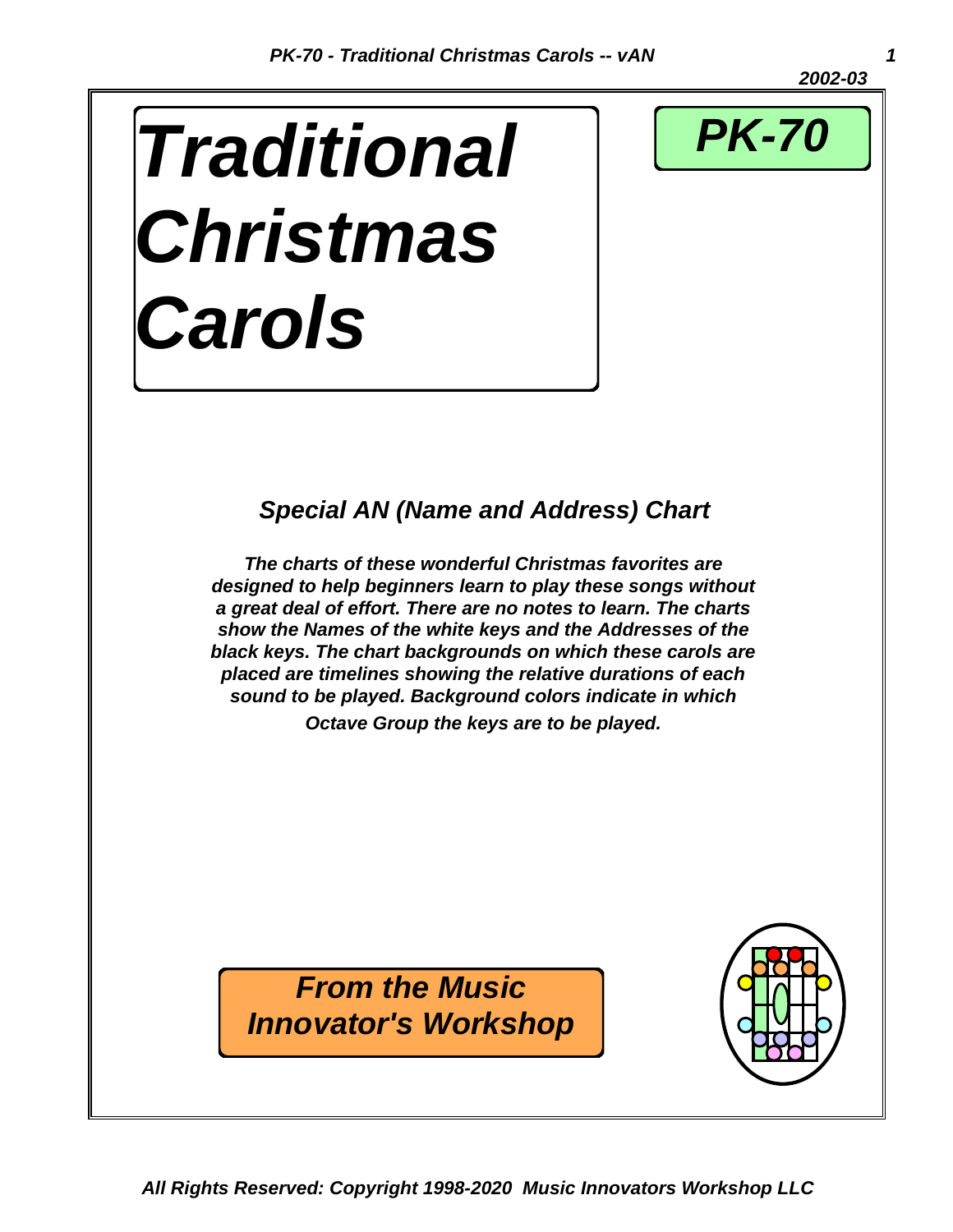*Page is Blank*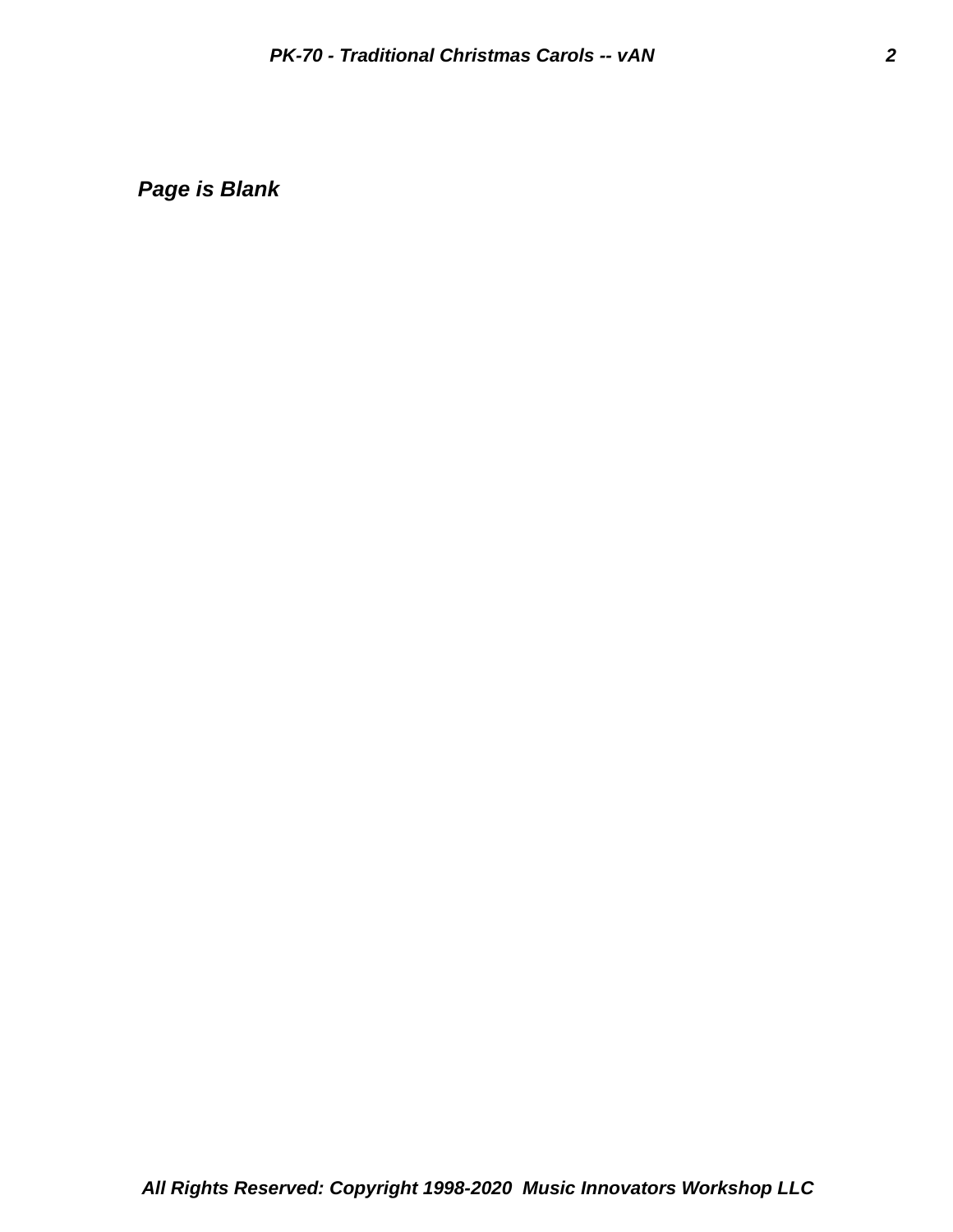#### *Contents*

| <b>The First Noel</b>               |    |
|-------------------------------------|----|
| O Come All Ye Faithful              | 8  |
| <b>Angels We Have Heard on High</b> | 12 |
| <b>God Rest Ye Merry Gentlemen</b>  | 14 |
| <b>Silent Night</b>                 | 16 |

*This AN (Name and Address) version is intended to help and encourage piano students to memorize the names and addresses of the piano keys, and to learn to play the keyboard by feeling the locations of the keys.*

*The AN versions used in this unit are designed so that the songs can be played with the hands placed in the 10-finger position at the middle of the keyboard. The thumbs are most often placed on E and F and the other fingers spread out over adjacent white (or black) keys. When you see an (o) in place of a letter or number, it means "repeat the previous key". The hands and fingers remain in place for the entire song with a few exceptions. Finger numbers are occasionally shown when hands must move from the fixed positions. The LEFT hand markers appear in the LEFT left 2 columns of each 4 column chart. (The right 2 columns are for the right hand.) The red markers provide confirmation that the key to be played is lower (played to the left) than the previous key.*

*Remember The easiest way to play these songs is with the thumbs on keys E and F, and the fingers spread out over adjacent keys.*

#### *ABOUT THE NUMBERS*

*Remember Also - The numbers IN a chart are black key ADDRESSES. The numbers at the left sides of some charts are FINGER NUMBERS.*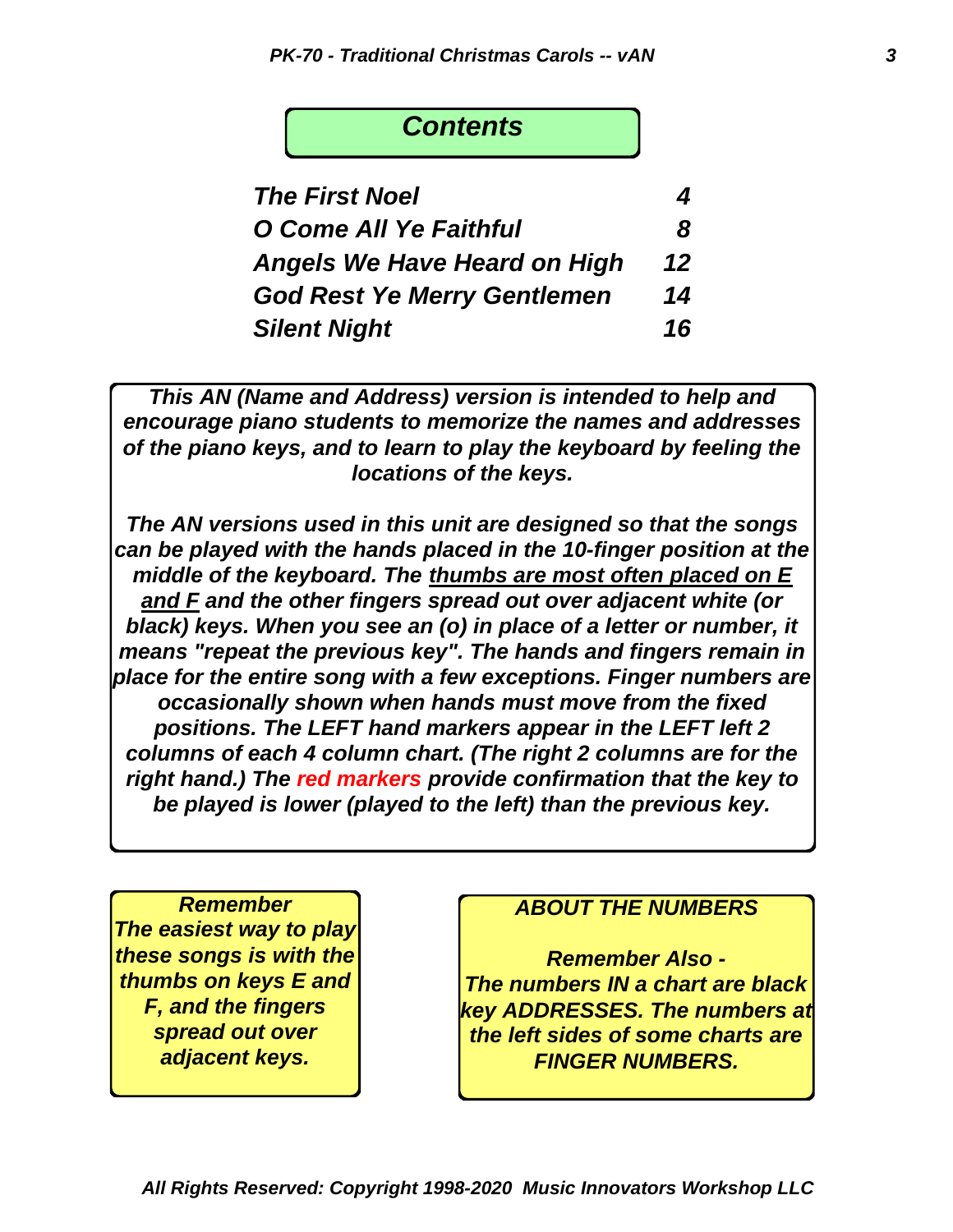## **The First Noel - Ad 1 (Addresses)**



left sides of some charts are FINGER NUMBERS.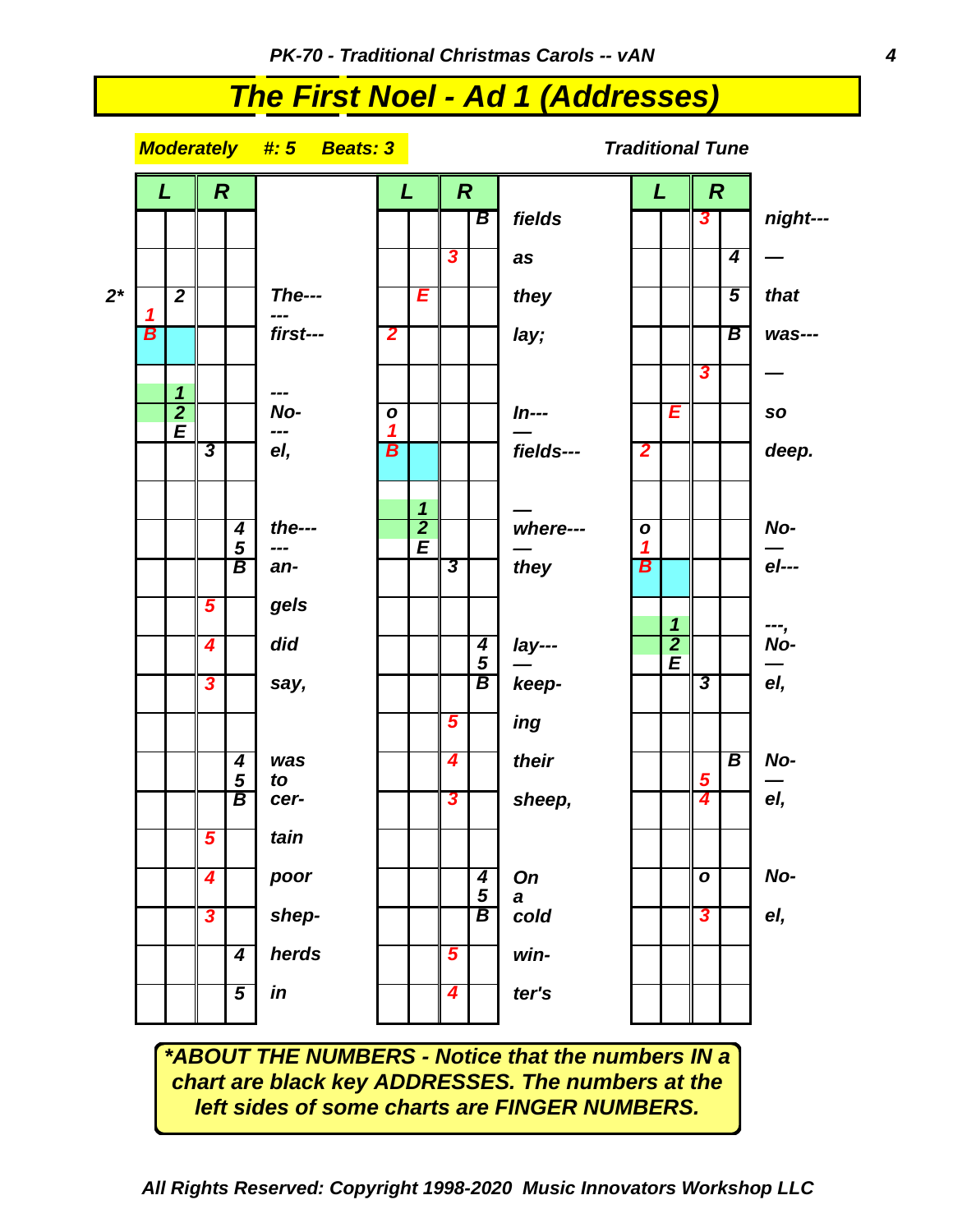## The First Noel - Ad 2

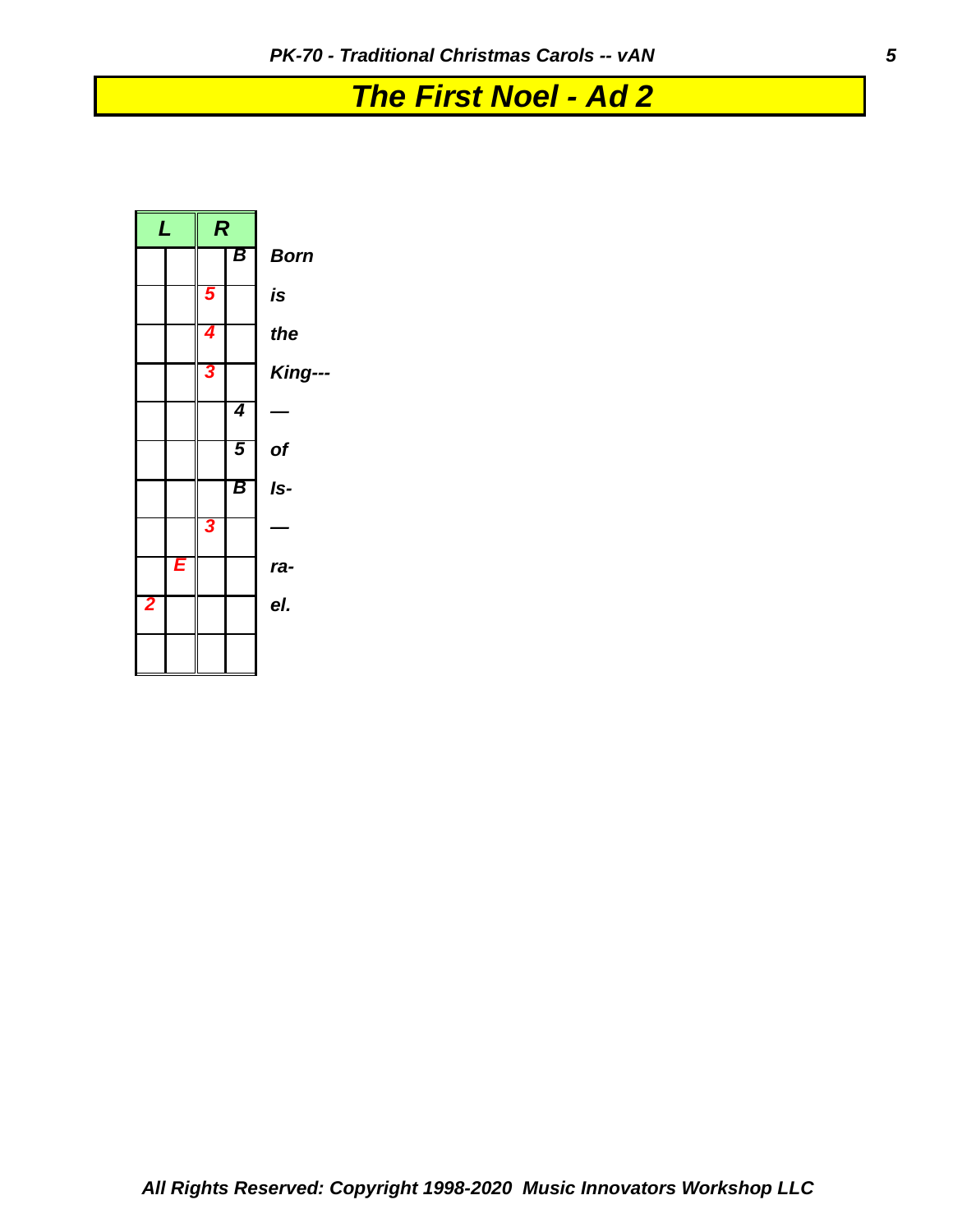$\boldsymbol{\mathcal{L}}$ 

#### **The First Noel - Na 1 (Names)**

**Moderately** #/b: none **Beats: 3**  $\mathbf{L}$  $\overline{R}$ L  $\overline{R}$ L  $\overline{R}$ fields night--- $\overline{C}$ G  $\overline{\mathsf{A}}$ G as  $\overline{E}$  $The-$ they  $\boldsymbol{B}$ that F D first---C Έ lay;  $\overline{c}$  $was--$ G  $\frac{D}{E}$ No- $\overline{\mathbf{o}}$  $In--$ F **SO**  $\mathbf{F}$ ---D fields--el, C deep. G E D  $\overline{E}$  $\boldsymbol{A}$ the- $$ where--- $\mathbf{o}$ No- $\boldsymbol{B}$  $\boldsymbol{F}$ D -- $el- \overline{\mathcal{C}}$ C **G**  $an$ they gels B D ---,  $\bar{\bar{E}}$ No- $\overline{A}$ A did lay--- $\boldsymbol{B}$  $\mathbf F$  $\overline{C}$ el, keep-G say, G B ing was their  $\overline{\mathbf{C}}$ No-A A B  $\overline{B}$ to el,  $\overline{\textbf{C}}$ cersheep,  $\boldsymbol{A}$ G  $\overline{B}$ tain No- $\overline{\mathsf{A}}$  $\overline{A}$ On  $\overline{\mathbf{o}}$ poor  $\overline{B}$  $\mathbf{a}$ el, shep- $\overline{\textbf{C}}$ cold G G  $\overline{A}$ herds B win- $\boldsymbol{B}$ in ter's A

**Traditional Tune**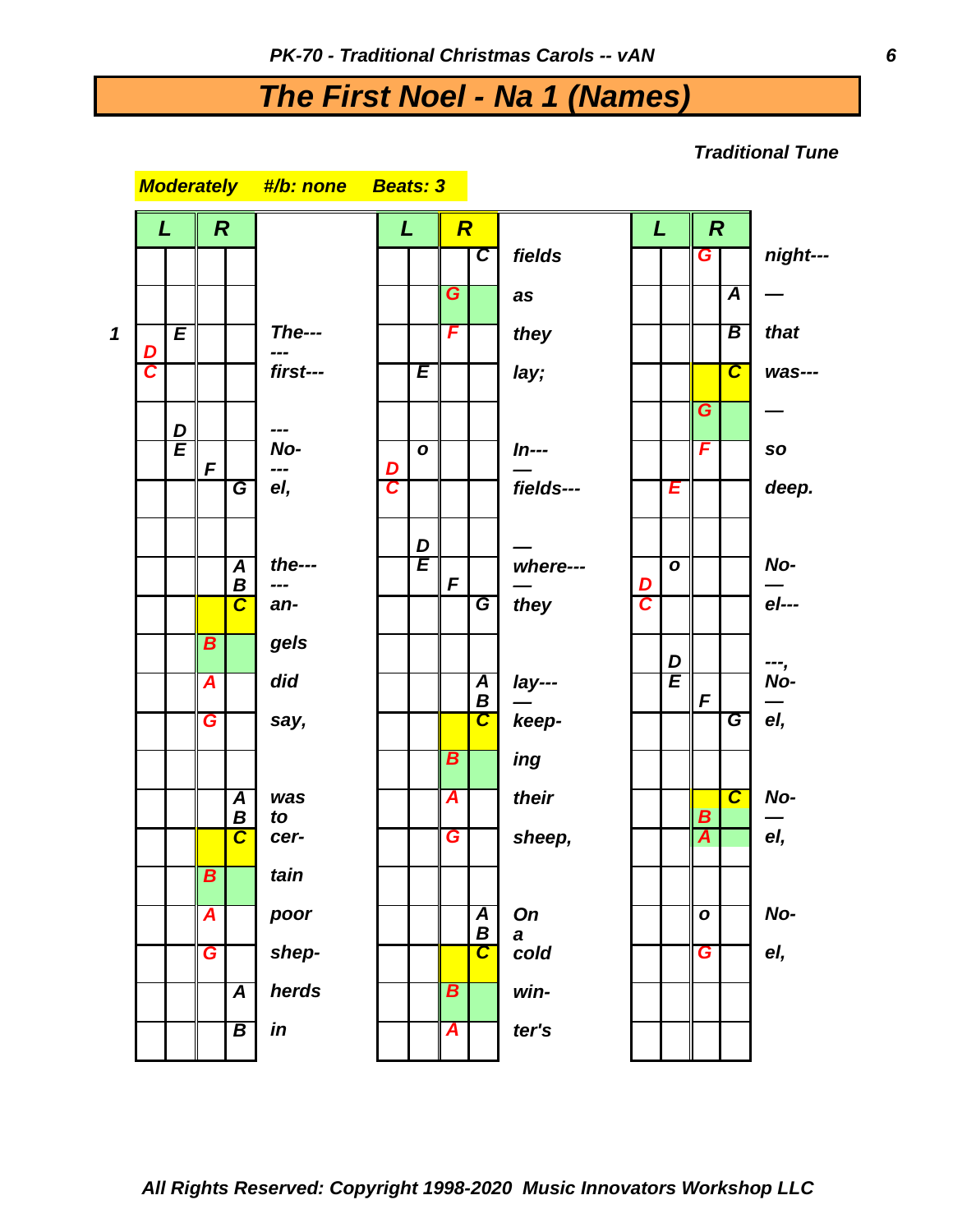### **The First Noel - Na 2**

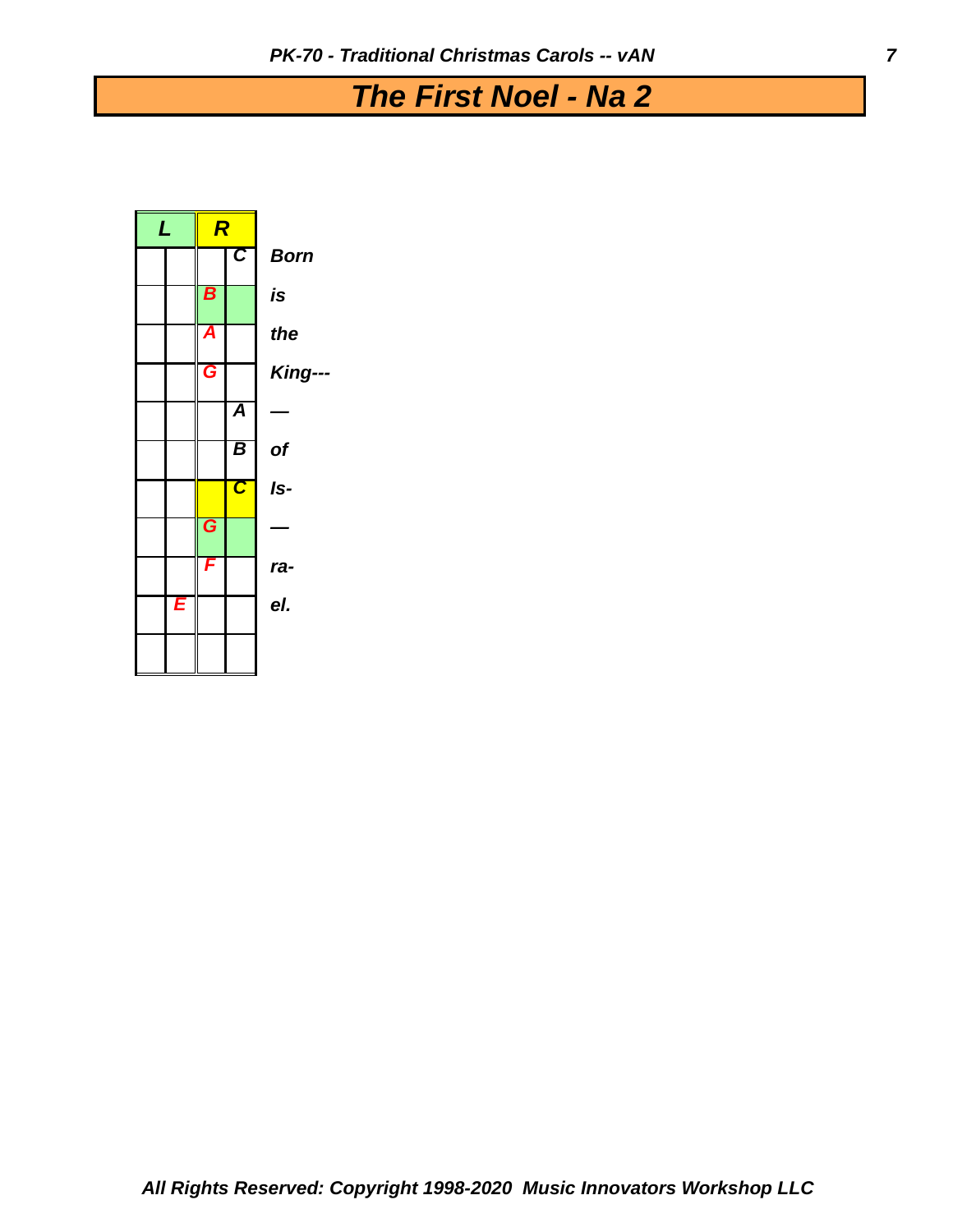

All Rights Reserved: Copyright 1998-2020 Music Innovators Workshop LLC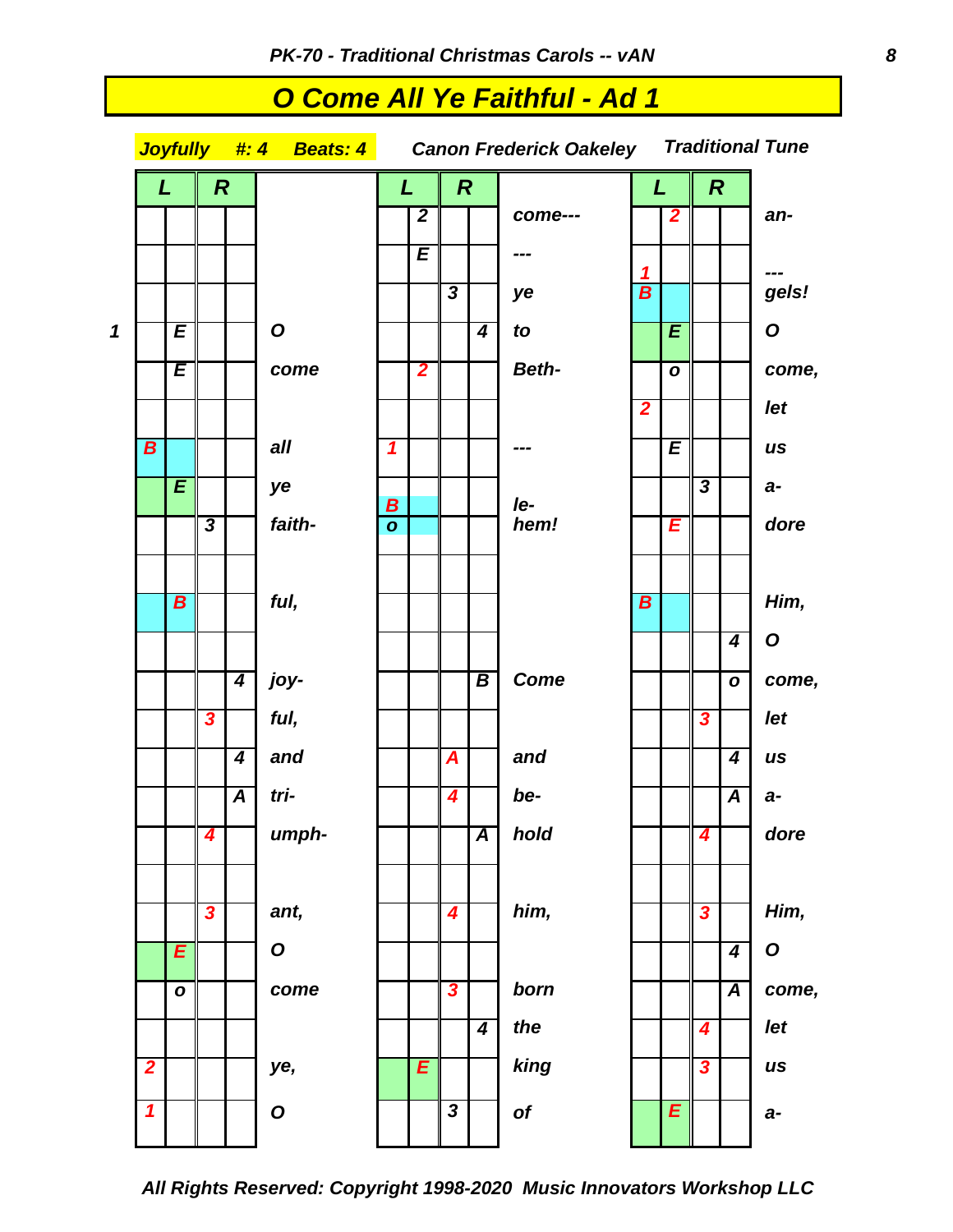#### O Come All Ye Faithful - Ad 2

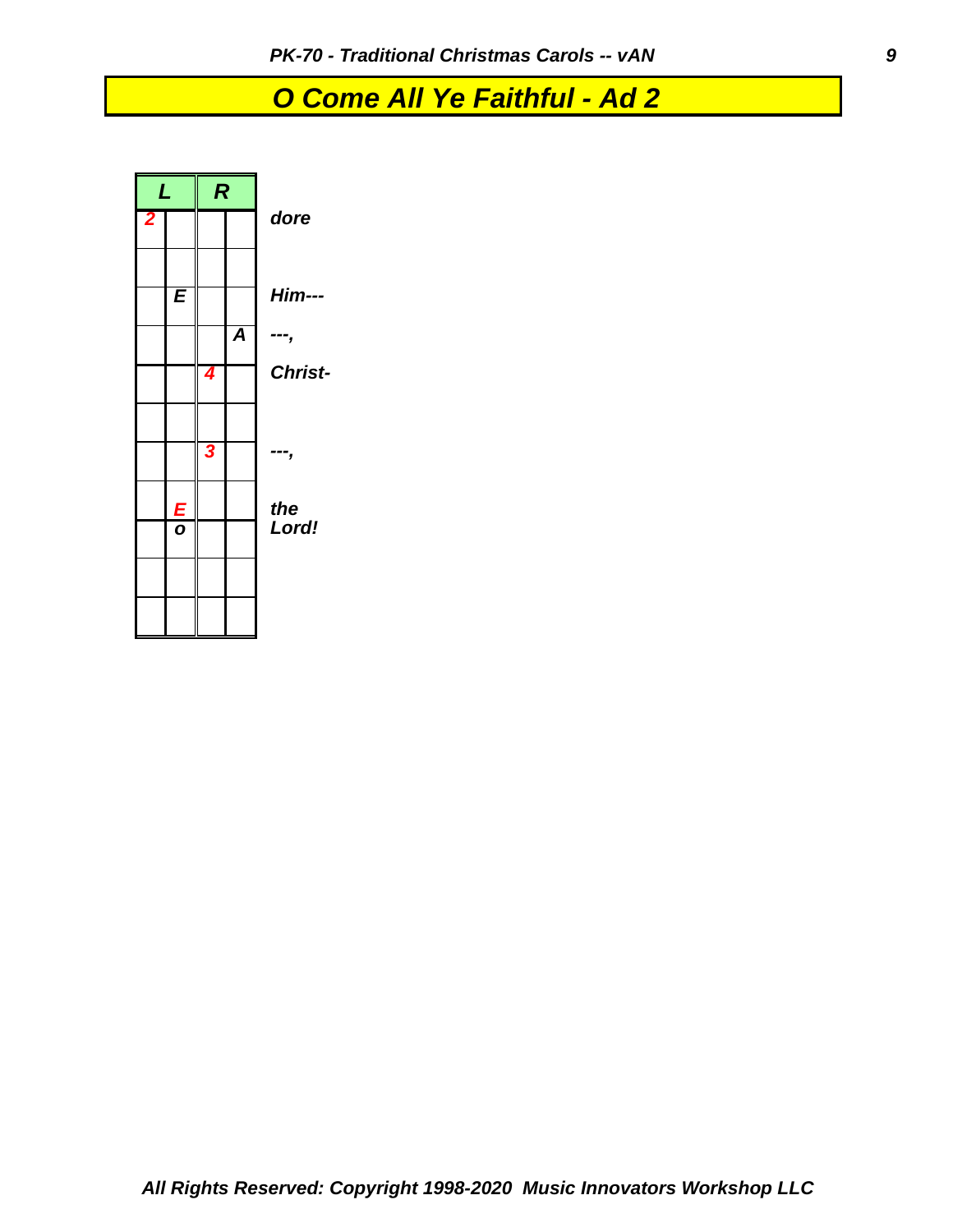

All Rights Reserved: Copyright 1998-2020 Music Innovators Workshop LLC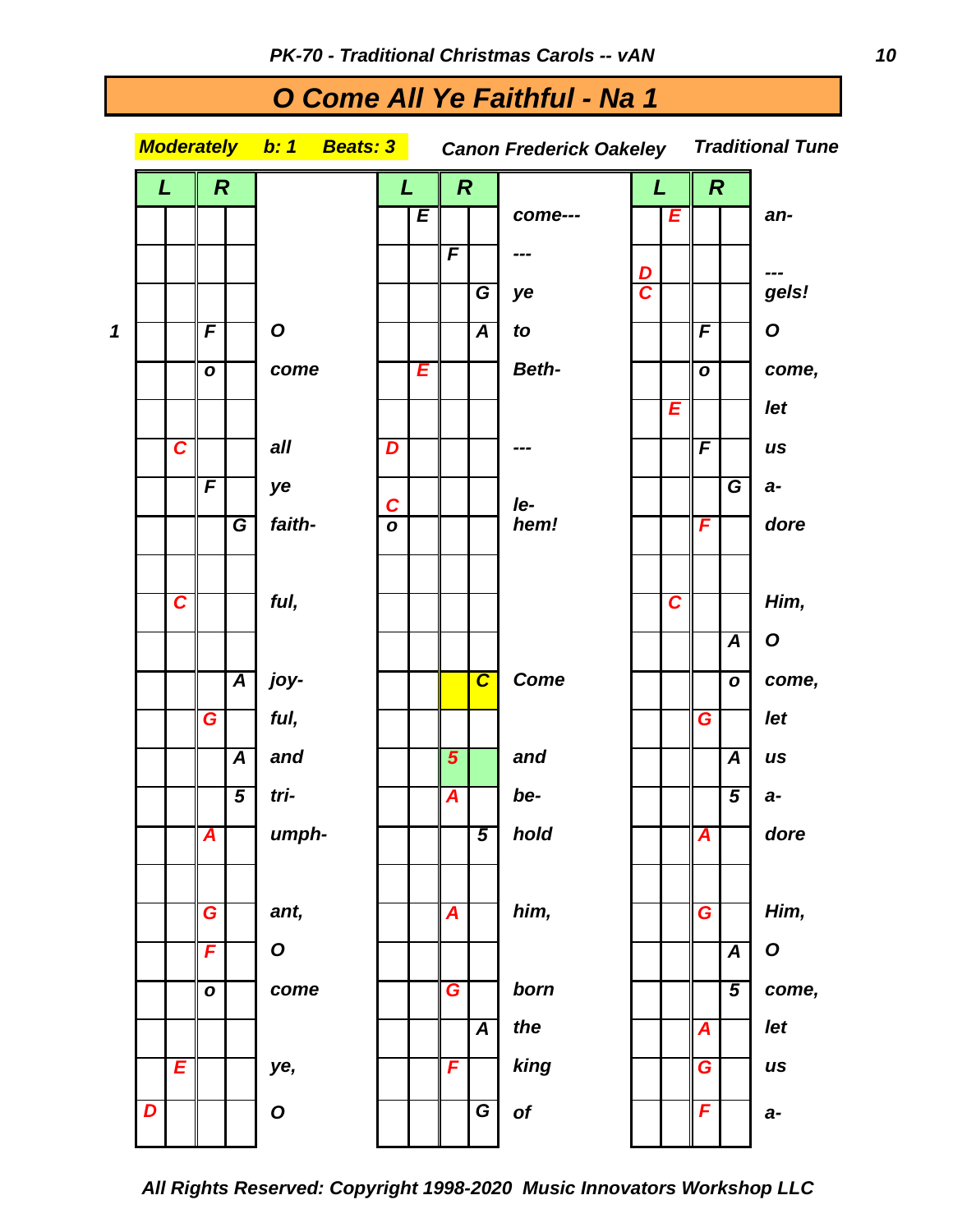#### O Come All Ye Faithful - Na 2

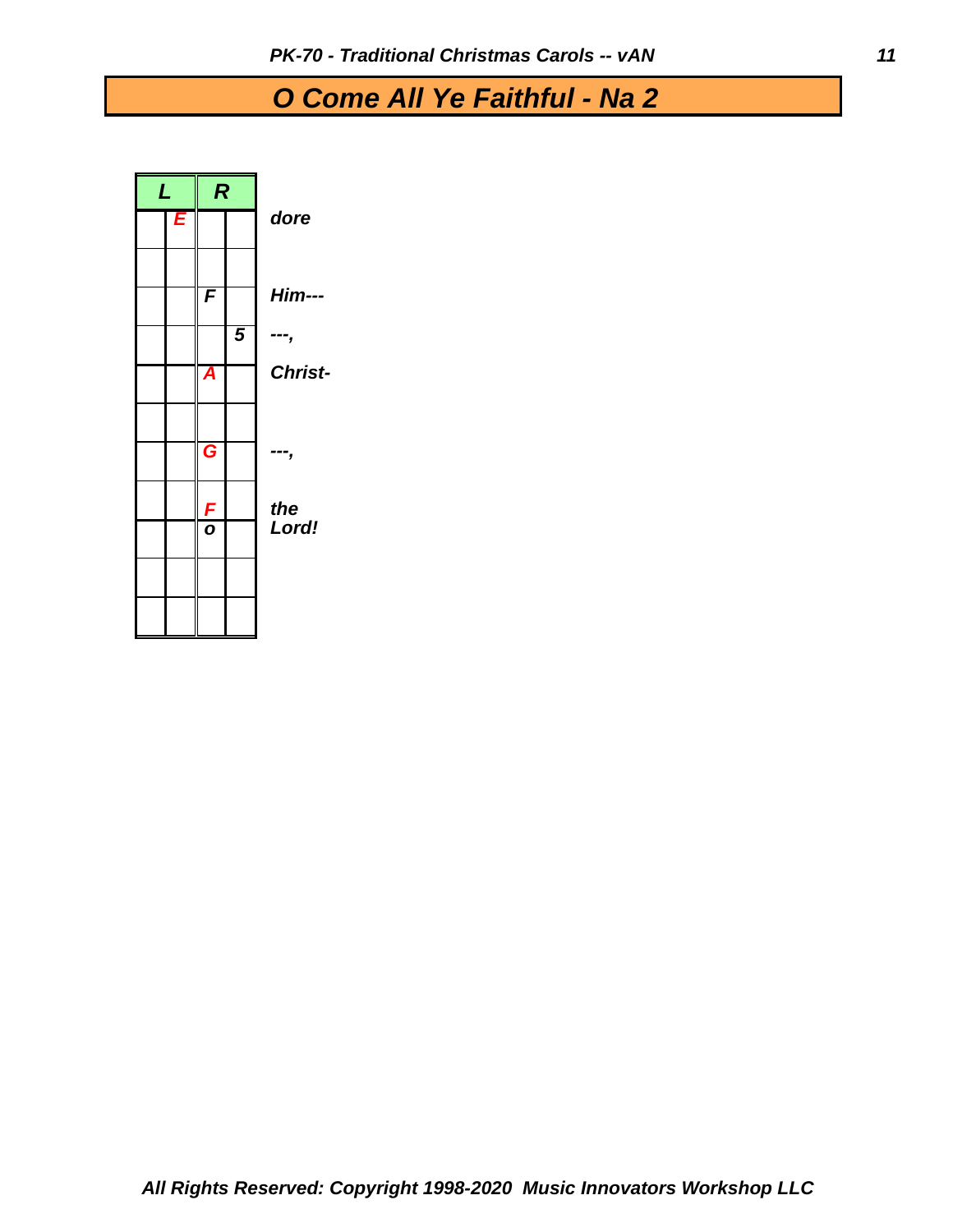## **Angels We Have Heard on High - Ad**

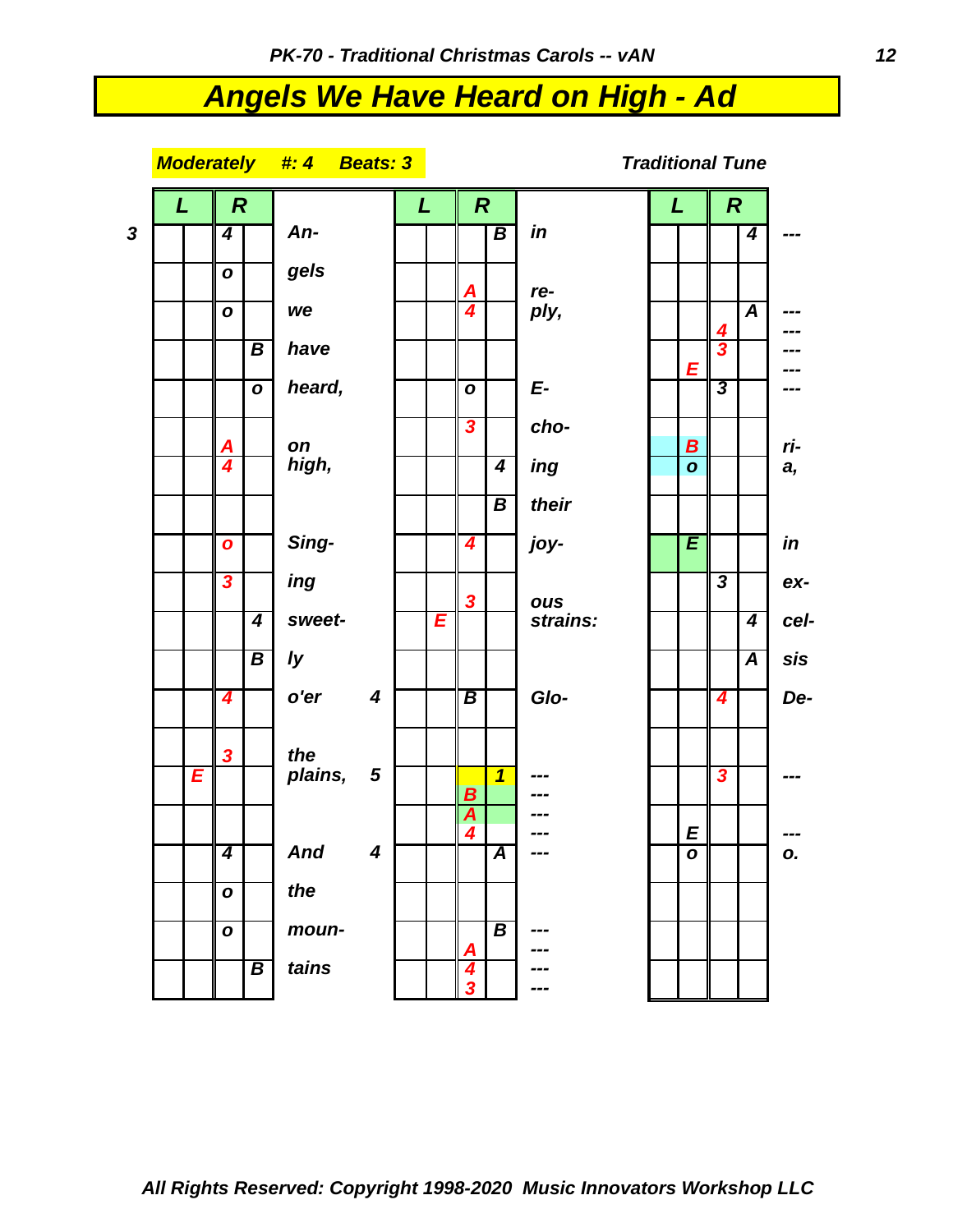#### **Angels We Have Heard on High - Na**

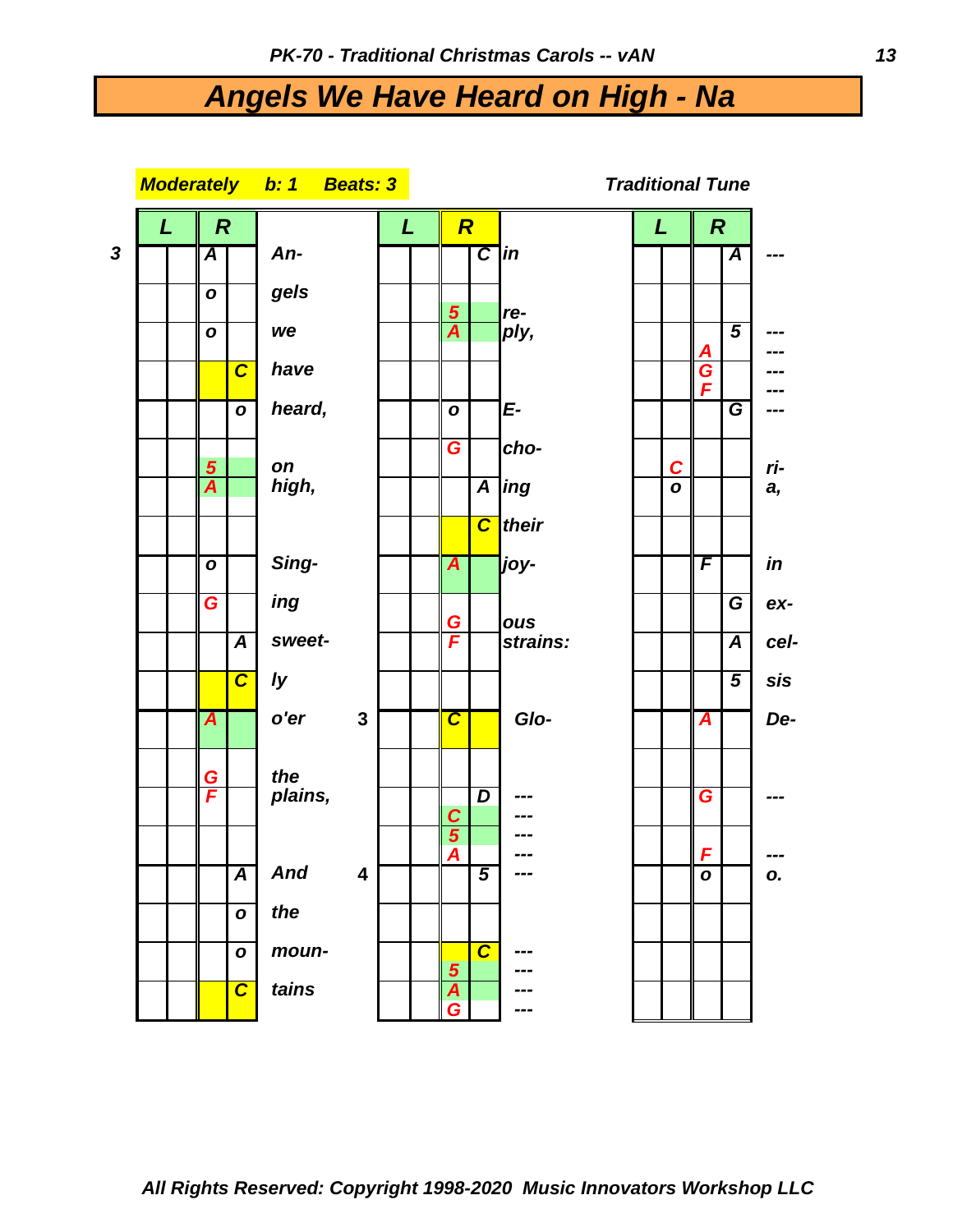## *God Rest Ye Merry Gentlemen - Ad*

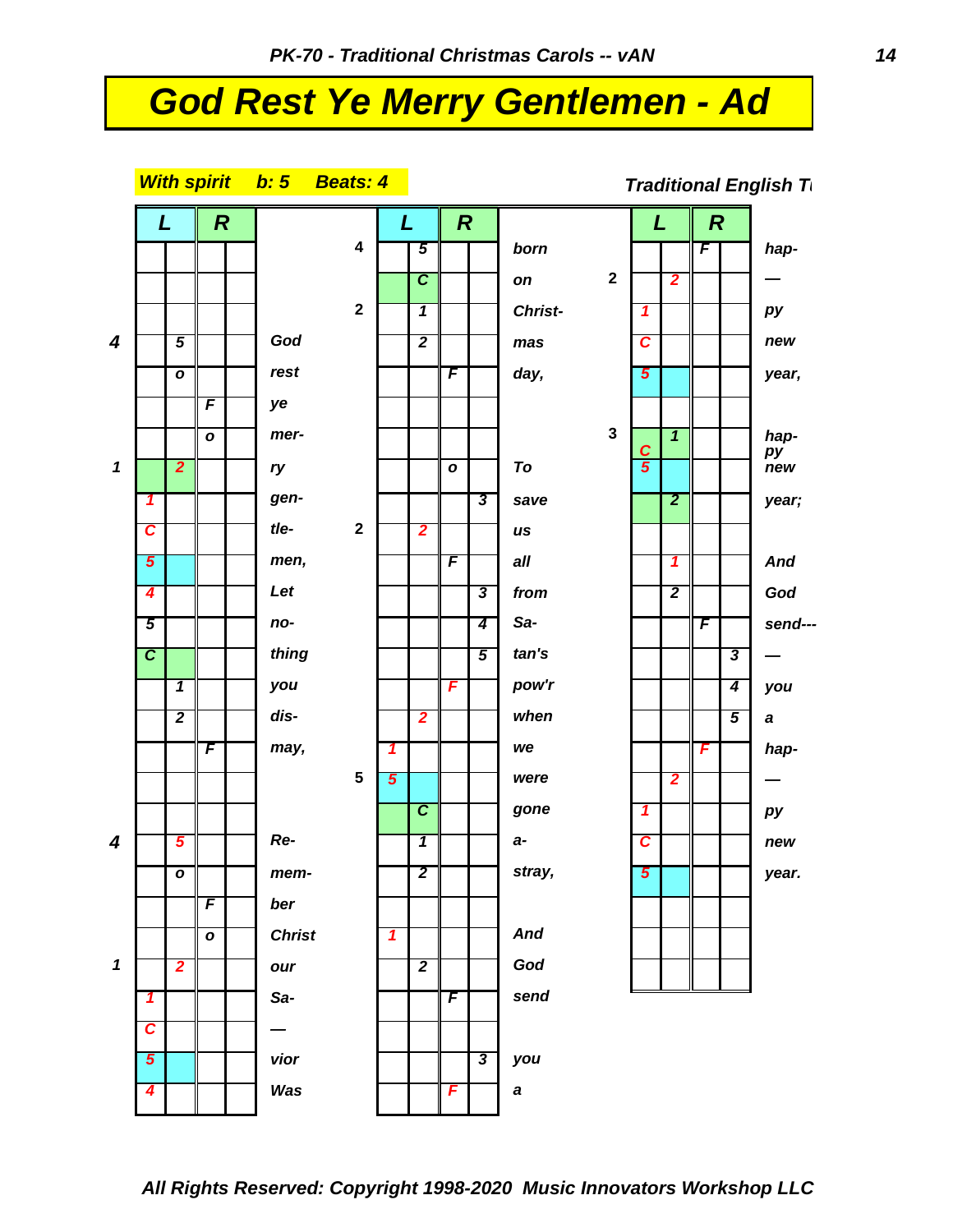## *God Rest Ye Merry Gentlemen - Na*

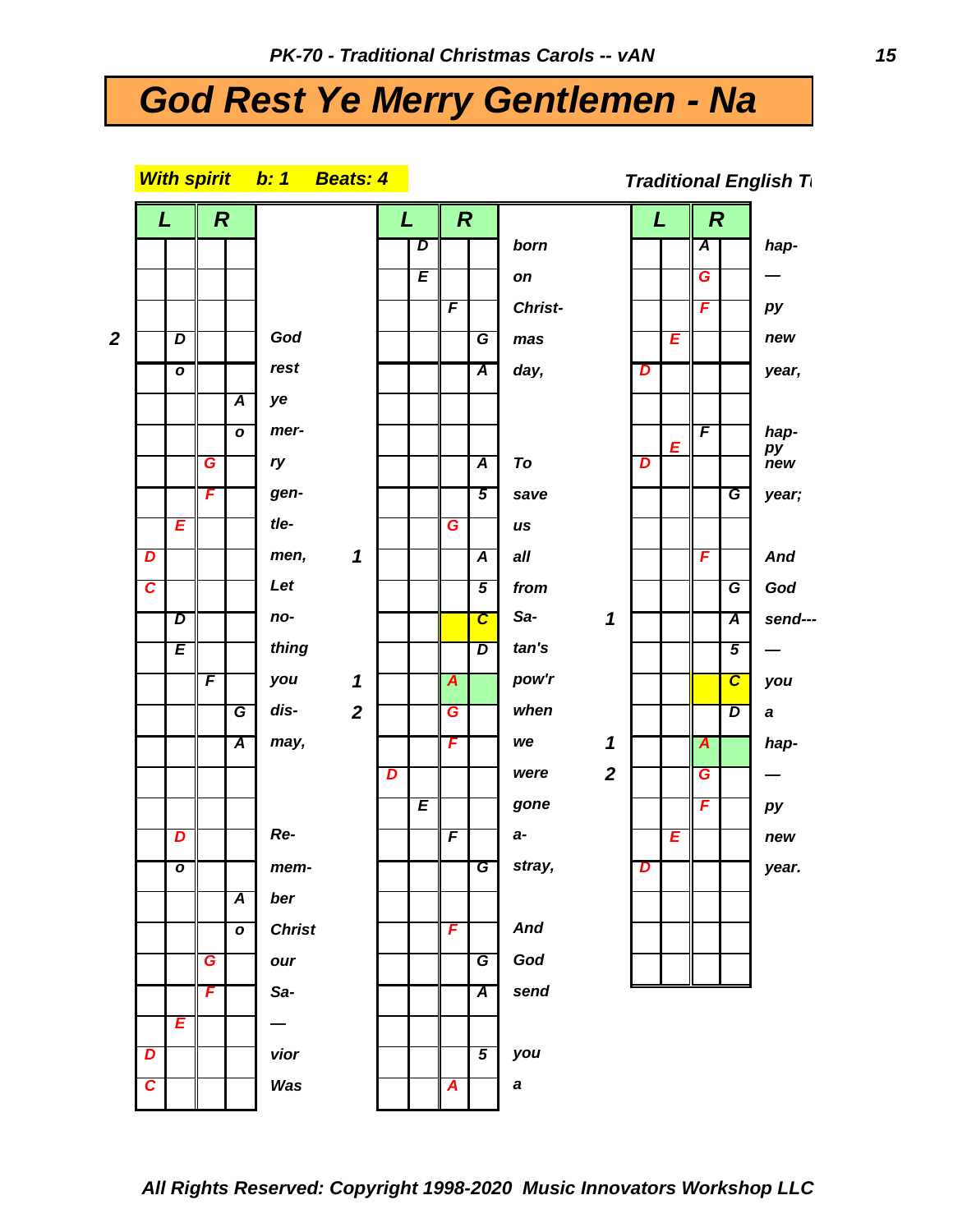## *Silent Night - Ad*

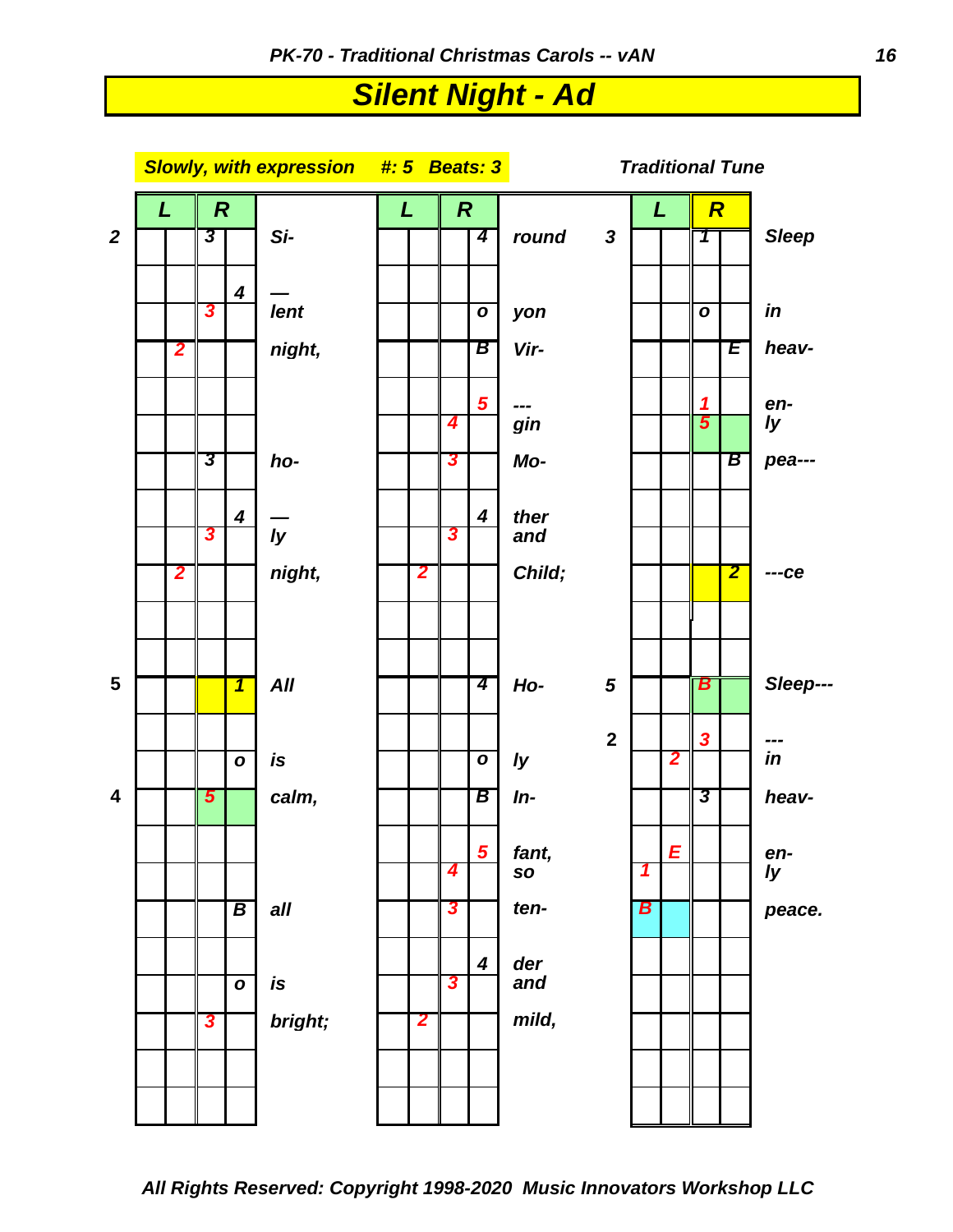## **Silent Night - Na**



All Rights Reserved: Copyright 1998-2020 Music Innovators Workshop LLC